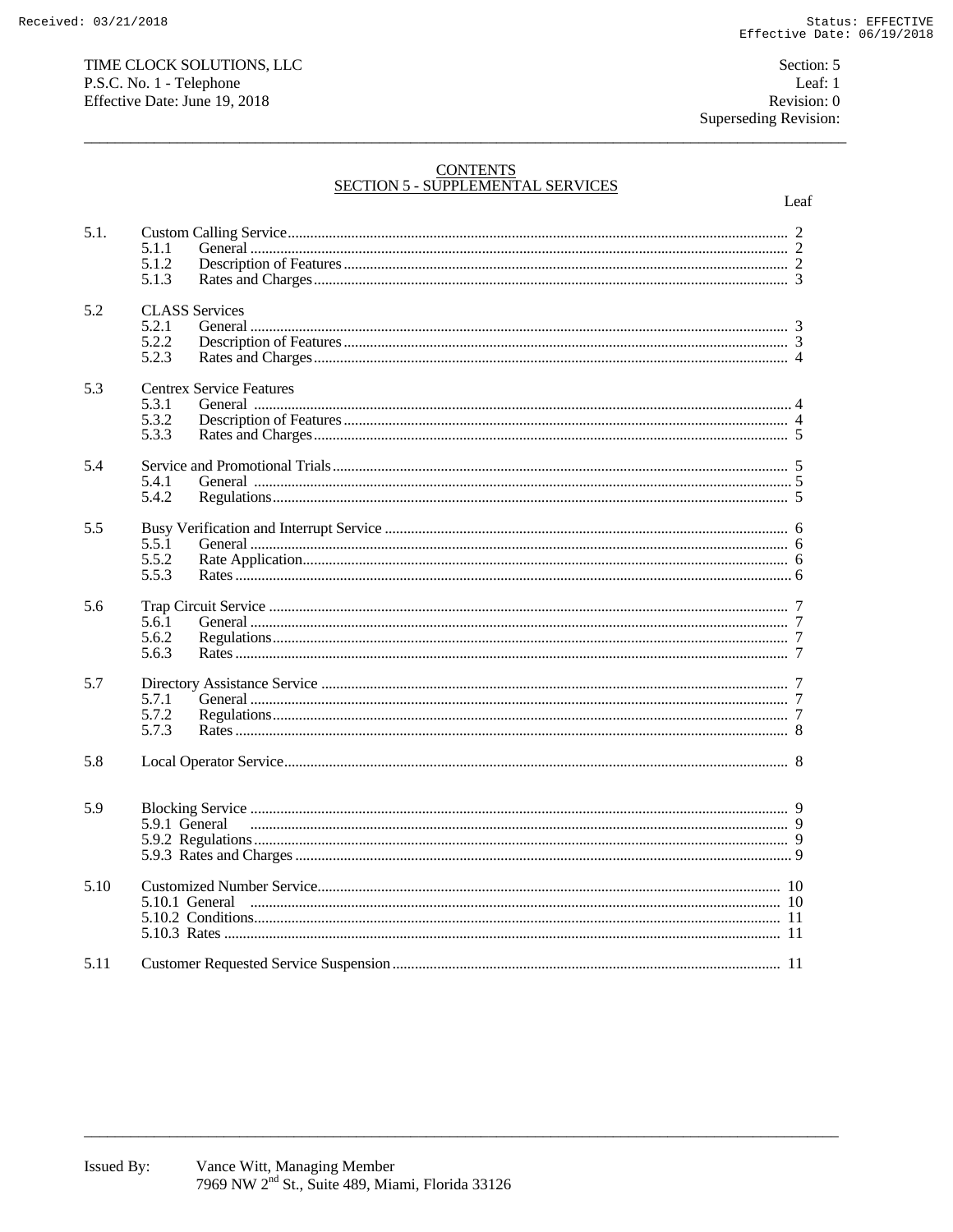# SECTION 5 - SUPPLEMENTAL SERVICES

 $\overline{a}$  , and the state of the state of the state of the state of the state of the state of the state of the state of the state of the state of the state of the state of the state of the state of the state of the state o

# 5.1 CUSTOM CALLING SERVICE

5.1.1 General

 The features in this section are made available on an individual basis or as part of multiple feature packages. All features are provided subject to availability; features may not be available with all classes of service. Transmission levels may not be sufficient in all cases.

## 5.1.2 Description of Features

a. Three Way Calling/Call Hold

 The Three Way Calling feature allows a customer to add a third party to an existing two-way call and form a 3-way call. The call must have been originated from outside the station group and terminate to a station within the station group. The Call Hold feature allows a customer to put any in-progress call on hold by flashing the switchhook and dialing a code. This frees the line to allow the customer to make an outgoing call to another number. Only one call per line can be on hold at a time. The third party cannot be added to the original call.

b. Call Forwarding

 Call Forwarding, when activated, redirects attempted terminating calls to another customer-specific line. The customer may have to activate and deactivate the forwarding function and specify the desired terminating telephone number during each activation procedure. Call originating ability is not affected by Call Forwarding.

 The calling party is billed for the call to the called number. If the forwarded leg of the call is chargeable, the customer with the Call Forwarding is billed for the forwarded leg of the call.

 Call Forwarding - Busy automatically reroutes an incoming call to a customer predesignated number when the called number is busy.

 Call Forwarding - Don't Answer automatically reroutes an incoming call to a customer predesignated number when the called number does not answer within the number of rings programmed by the Company.

 Call Forwarding - Variable allows the customer to choose to reroute incoming calls to another specified telephone number. The customer must activate and deactivate this feature.

c. Call Waiting/Cancel Call Waiting

 Call Waiting provides a tone signal to indicate to a customer already engaged in a telephone call that a second caller is attempting to dial in. It will also permit the customer to place the first call on hold, answer the second call and then alternate between both callers. Cancel Call Waiting (CCW) allows a Call Waiting (CW) customer to disable CW for the duration of an outgoing telephone call. CCW is activated (i.e., CW is disabled) by dialing a special code prior to placing a call, and is automatically deactivated when the customer disconnects from the call.

 d. Distinctive Ringing This feature enables a user to determine the source of an incoming call from a distinctive ring. The user is provided with up to two additional telephone numbers.

# e. Regular Multiline Hunting

 This feature is a line hunting arrangement that provides sequential search of available numbers within a multiline group.

 f. Speed Calling This feature allows a user to dial selected numbers using one or two digits. Up to eight numbers (single digit, or thirty numbers with two digits) can be selected.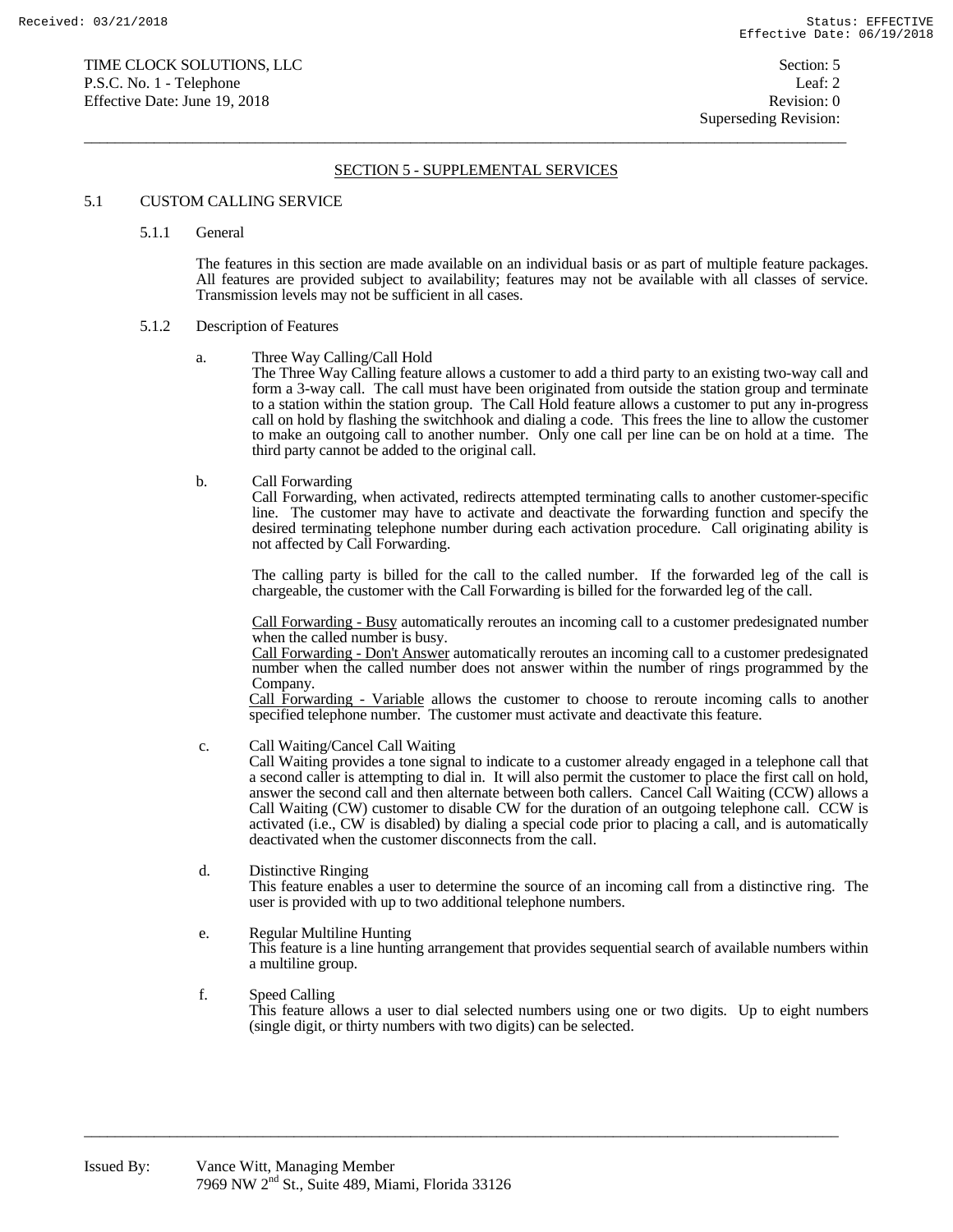$\overline{a}$  , and the state of the state of the state of the state of the state of the state of the state of the state of the state of the state of the state of the state of the state of the state of the state of the state o

## 5.1 CUSTOM CALLING SERVICE (cont'd)

#### 5.1.3 Rates and Charges

a. Monthly Rates

 Maximum and minimum rates for this service are located in Section 6, Residential Network Switched Service, and Section 7, Business Network Switched Service.

b. Connection Charges

 Connection charges may apply when a customer requests connection to one or more custom calling features. Orders requested for the same customer account made at the same time for the same premises will be considered one request. These charges may not apply if the features are ordered at the same time as other work for the same customer account at the same premises.

 Minimum: \$00.00 Maximum: \$30.00

c. Trial Period

 The Company may elect to offer a free or reduced rate trial of any new custom calling feature(s) to prospective customers within 90 days of the establishment of the new feature. See 5.4, Service and Promotional Trials, below.

# 5.2 CLASS SERVICES

5.2.1 General

 The features in this section are made available on an individual basis or as part of multiple feature packages. All features are provided subject to availability; features may not be available with all CLASS services. Transmission levels may not be sufficient in all cases.

# 5.2.2 Description of Features

a. Call ID

 The Call ID feature allows a customer to see a caller's name and number previewed on a display screen before the call is answered allowing a customer to prioritize and or screen incoming calls. Call ID records the name, number, date and time of each incoming call - including calls that aren't answered by the customer. Call ID service requires the use of specialized CPE not provided by the company. It is the responsibility of the customer to provide the necessary CPE.

b. Automatic Redial

 The Automatic Redial feature allows a customer to automatically redial the last number dialed. This is accomplished by the customer activating a code. The network periodically tests the busy/free status of the called line for up to 30 minutes until both lines are found free and then redials the call for the customer.

 The Automatic Redial feature also allows customers, having reached a busy number, to dial a code before hanging up. Automatic Redial feature then continues to try the busy number for up to 30 minutes until it becomes free. Once the busy line is free the call is automatically redialed and the customer is notified of the connected call via a distinctive ring.

The following types of calls cannot be Automatically Redialed:

- 1. Calls to 800 Service numbers<br>2. Calls to 900 Service numbers
- 2. Calls to 900 Service numbers<br>3. Calls preceded by an interexcl
- 3. Calls preceded by an interexchange carrier access code

- 4. International Direct Distance Dialed calls<br>5. Calls to Directory Assistance
- 5. Calls to Directory Assistance
- 6. Calls to 911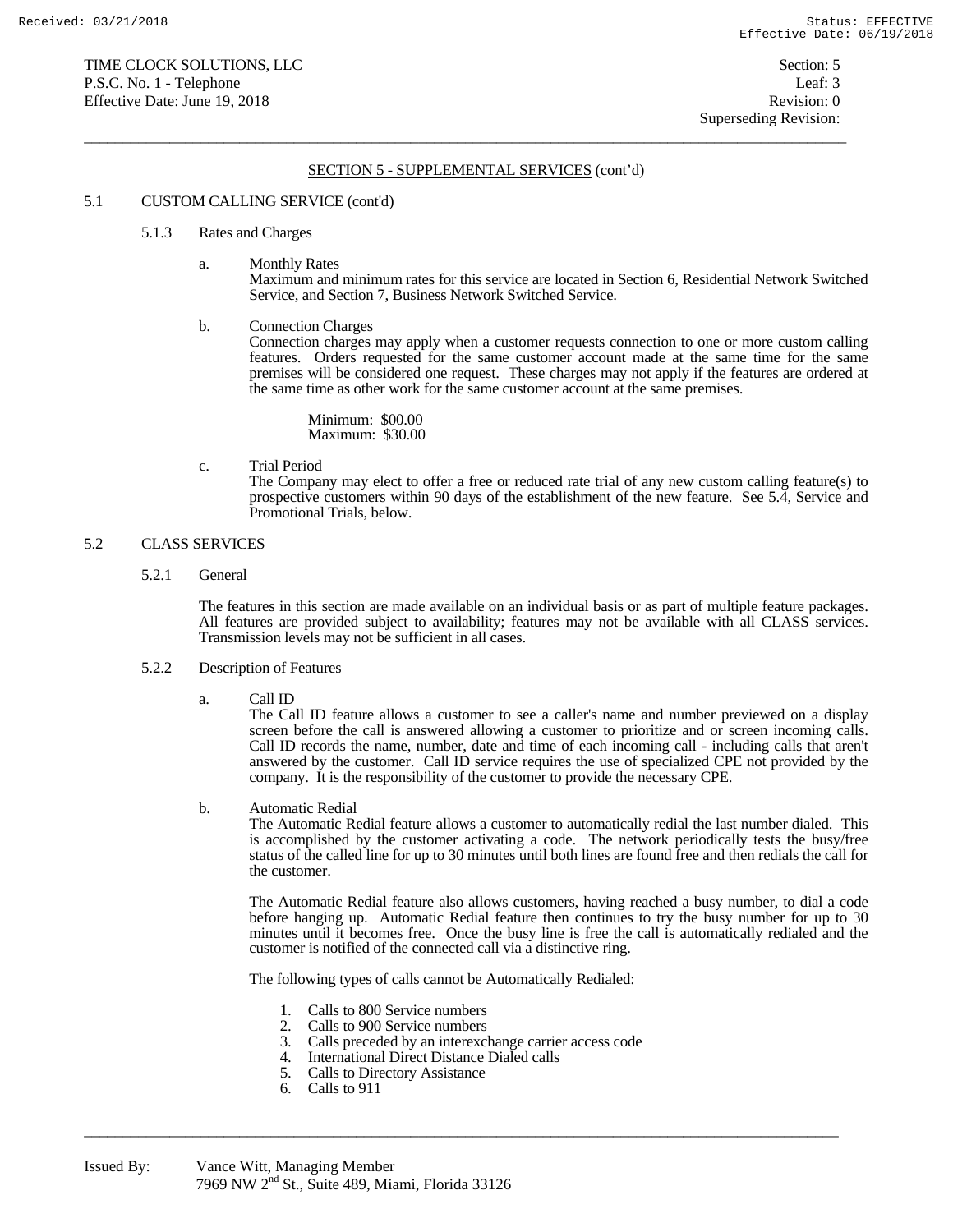$\overline{a}$  , and the state of the state of the state of the state of the state of the state of the state of the state of the state of the state of the state of the state of the state of the state of the state of the state o

# 5.2 CLASS SERVICES (cont'd)

- 5.2.2 Description of Features (cont'd)
	- c. Automatic Recall

 The Automatic Recall stores the number of the most recent incoming call (including unanswered incoming calls) to a customer's number. This allows a customer to dial back any missed or unanswered telephone calls.

d. Customer Originated Trace

 Customer Originated Trace allows customers to key in a code that alerts the network to trace the last call received. The traced telephone number is automatically sent to the company for storage for a limited amount of time and is retrievable by legally constituted authorities upon proper request by them. By contacting the company the customer can use this application to combat nuisance calls.

## 5.2.3 Rates and Charges

a. Monthly Rates

 Maximum and minimum rates for this service are located in Section 6, Residential Network Switched Service, and Section 7, Business Network Switched Service.

b. Connection Charges

 Connection charges may apply when a customer requests connection to one or more features. Orders requested for the same customer account made at the same time for the same premises will be considered one request. These charges may not apply if the features are ordered at the same time as other work for the same customer account at the same premises.

 Minimum: \$0.00 Maximum: \$30.00

c. Trial Period

 The Company may elect to offer a free or reduced rate trial of any new CLASS feature(s) to prospective customers within 90 days of the establishment of the new feature. See 5.4, Service and Promotional Trials, below.

# 5.3 CENTREX SERVICE FEATURES

5.3.1 General

 The features in this section are made available on an individual basis or as part of multiple feature packages. All features are provided subject to availability; features may not be available with all classes of service. Transmission levels may not be sufficient in all cases.

- 5.3.2 Description of Features
	- a. Call Transfer All Calls

 Call Transfer allows a station user to transfer an established call to another station. The station from which the call is transferred will be assessed any long distance charges incurred as a result of the transfer.

- b. Directed Call Pickup with Barge-In This feature answers calls directed to a specific line from any other telephone line in the user group.
- c. Directed Call Pickup without Barge-In This feature is identical to the Directed Call Pickup with Barge-In except, if the line being picked up has already been answered, the party dialing the pickup code is routed to reorder (i.e., fast busy) rather than permitted to barge in on the established connection and create a three-way call.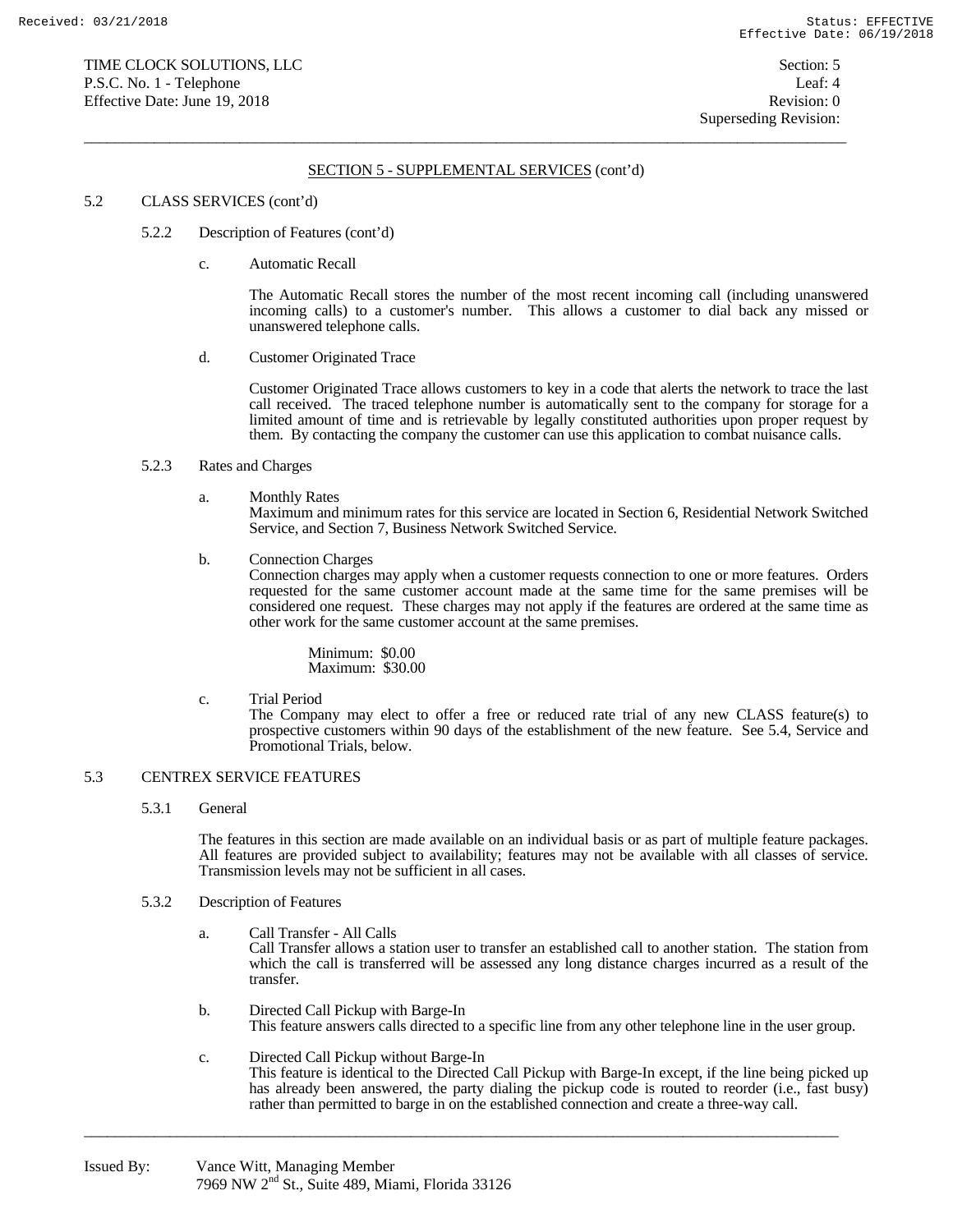$\overline{a}$  , and the state of the state of the state of the state of the state of the state of the state of the state of the state of the state of the state of the state of the state of the state of the state of the state o

## 5.3 CENTREX SERVICE FEATURES (cont'd)

- 5.3.2 Description of Features (cont'd)
	- d. Circular Hunting

 This feature (similar to regular hunting) is a line hunting arrangement that allows all lines in a multiline hunt group (MLHG) to be tested for busy, regardless of the point of entry into the group. When a call is to a line in a MLHG, a regular hunt is performed starting at the station associated with the dialed number. It continues to the last station in the MLHG, then proceeds to the first station in the group and continues to hunt sequentially through the remaining lines in the group. Busy tone is returned if the original called station is reached without finding a station that is idle.

# e. Account Codes This feature adds an account number (code) to an Automatic Message Accounting (AMA) and/or Message Detail Recording (MDR) record for assigning customer charges. The number of digits in a customer's account code group will be defined by the Company.

 f. Terminal Group and Station Restriction This feature defines a station's network access capability either individually within a Centrex group or for the group as a whole. It defines the Centrex group and what level of access a station will have; i.e., intragroup only, toll restriction, etc.

## 5.3.3 Rates and Charges

- a. Monthly Rates Maximum and minimum rates for this service are located in Section 6, Residential Network Switched Service, and Section 7, Business Network Switched Service.
- b. Connection Charges

 Connection charges may apply when a customer requests connection to one or more features. Orders requested for the same customer account made at the same time for the same premises will be considered one request. These charges may not apply if the features are ordered at the same time as other work for the same customer account at the same premises.

 Minimum: \$0.00 Maximum: \$30.00

c. Trial Period

 The Company may elect to offer a free or reduced rate trial of any new Centrex feature(s) to prospective customers within 90 days of the establishment of the new feature. See 5.4, Service and Promotional Trials, below.

# 5.4 SERVICE AND PROMOTIONAL TRIALS

5.4.1 General

 The Company may establish temporary promotional programs wherein it may waive or reduce nonrecurring or recurring charges, to introduce a present or potential customer to a service not previously subscribed to by the customer.

- 5.4.2 Regulations
	- a. Appropriate notification of the Trial will be made to all eligible customers and to the Commission. Appropriate notification may include direct mail, bill inserts, broadcast or print media, direct contact or other comparable means of notification.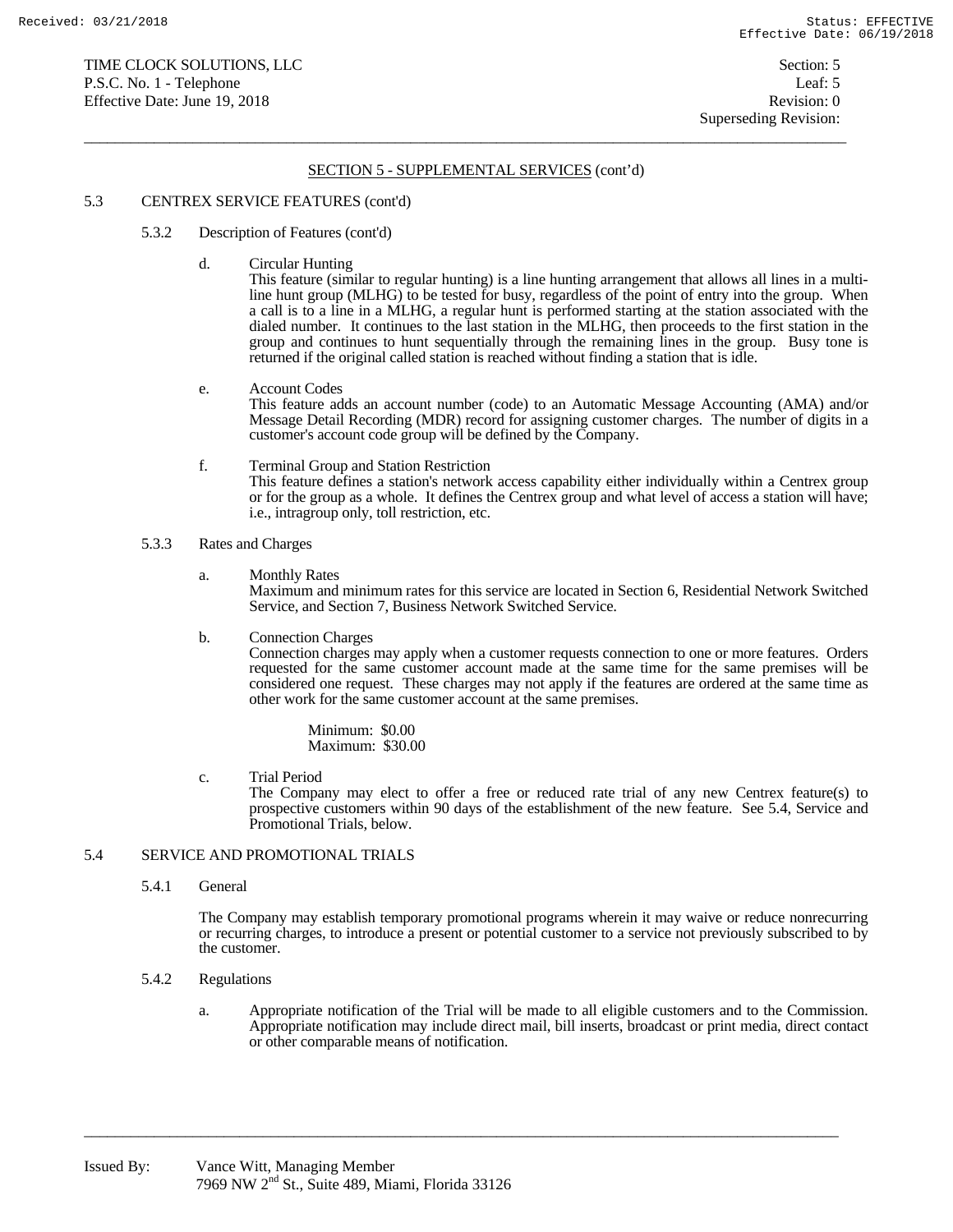$\overline{a}$  , and the state of the state of the state of the state of the state of the state of the state of the state of the state of the state of the state of the state of the state of the state of the state of the state o

# 5.4 SERVICE AND PROMOTIONAL TRIALS (cont'd)

- 5.4.2 Regulations (cont'd)
	- b. During a Service Trial, the service(s) is provided automatically to all eligible customers, except those customers who choose not to participate. Customers will be offered the opportunity to decline the trial service both in advance and during the trial. A customer can request that the designated service be removed at any time during the trial and not be billed a recurring charge for the period that the feature was in place. At the end of the trial, customers that do not contact the Company to indicate they wish to retain the service will be disconnected from the service at no charge.
	- c. During a Promotional Trial, the service is provided to all eligible customers who ask to participate. Customers will be notified in advance of the opportunity to receive the service in the trial for free. A customer can request that the service be removed at any time during the trial and not be billed a recurring charge for the period that the service was in place. At the end of the trial, customers that do not contact the Company will be disconnected from the service.
	- d. Customers can subscribe to any service listed as part of a Promotional Trial and not be billed the normal Connection Charge. The offering of this trial period option is limited in that a service may be tried only once per customer, per premises.
	- e. The Company retains the right to limit the size and scope of a Promotional Trial.
- 5.5.1 General

 Upon request of a calling party, the Company will verify a busy condition on a called line. An operator will determine if the line is clear or in use and report to the calling party. In addition, the operator will intercept an existing call on the called line if the calling party indicates an emergency and requests interruption.

- 5.5.2 Rate Application
	- a. A Verification Charge will apply when:
		- 1. The operator verifies that the line is busy with a call in progress, or
		- 2. The operator verifies that the line is available for incoming calls.
	- b. Both a Verification Charge and an Interrupt Charge will apply when the operator verifies that a called number is busy with a call in progress and the customer requests interruption. The operator will interrupt the call advising the called party of the name of the calling party and the called party will determine whether to accept the interrupt call. Charges will apply whether or not the called party accepts the interruption.
	- c. No charge will apply when the calling party advises that the call is from an official public emergency agency.
- 5.5.3 Rates Minimum Maximum Verification Charge, each request  $$ 1.00$   $$5.00$ Interrupt Charge, each request  $$ 1.00$   $$5.00$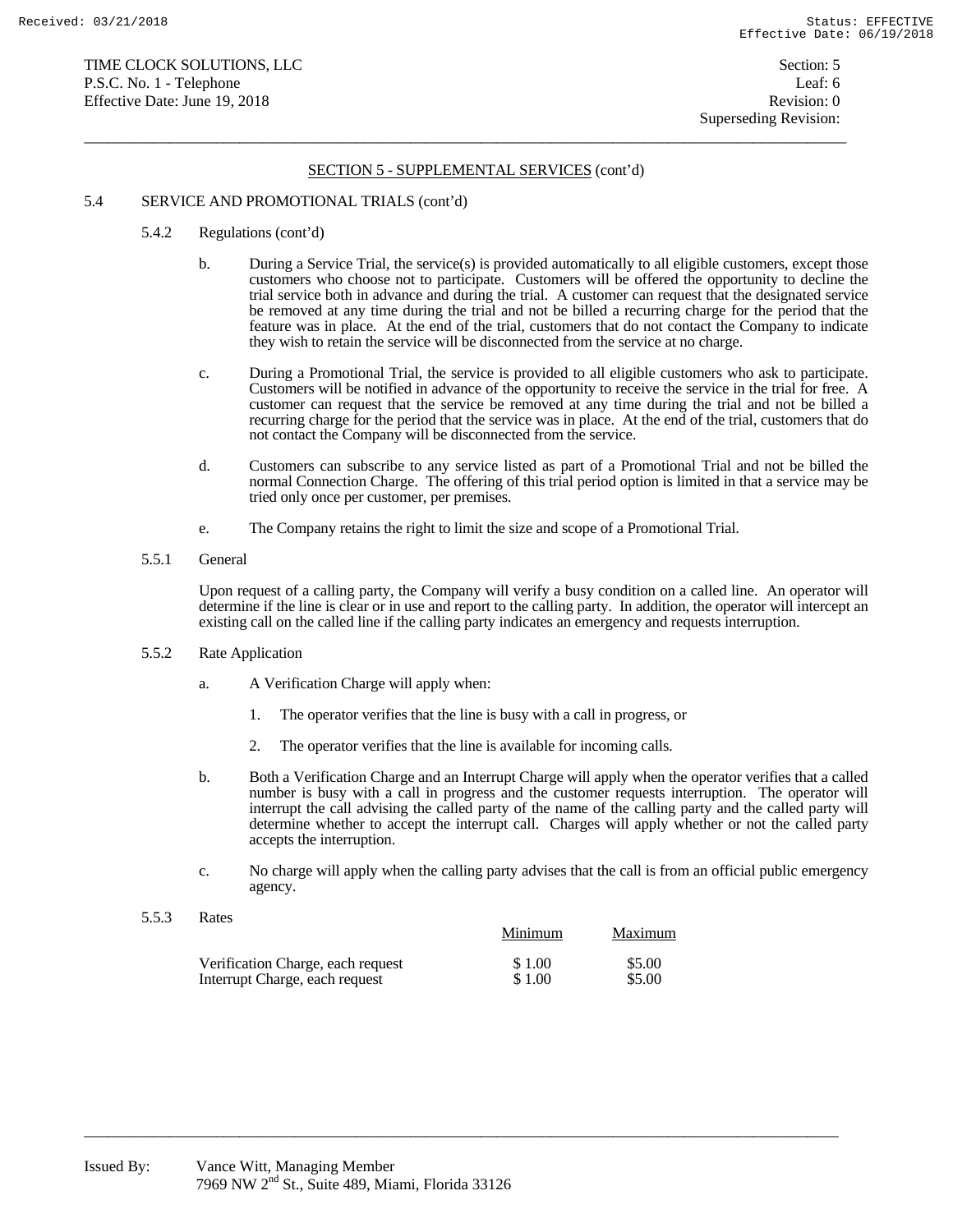$\overline{a}$  , and the state of the state of the state of the state of the state of the state of the state of the state of the state of the state of the state of the state of the state of the state of the state of the state o

## 5.6 TRAP CIRCUIT SERVICE

## 5.6.1 General

 Trap Circuit Service is designed to allow the customer to control the release of an incoming call so that in situations involving emergency or nuisance calls, calls may be held and traced.

#### 5.6.2 Regulations

- a. This service is provided when there is a continuing requirement for the identification of the calling party in cases involving nuisance calls or emergency situations or other situations involving law enforcement or public safety.
- b. The customer shall be required to sign a written request for this service. By signing the request the customer shall release the Company from any liability, and the customer agrees to indemnify and hold the Company harmless from any liability it may incur in providing this service. The Company may require the recommendation of an appropriate law enforcement agency prior to providing this service. Any information obtained by the Company in the tracing of a call will be provided only to the law enforcement agency designated. The only exception to this will be emergency situations such as fire, serious illness or other similar situations, in which case the appropriate agency will be notified.
- c. The equipment required to provide this service cannot be operated in all central offices. The service is restricted to locations where facilities permit.
- d. The Company makes no guarantee concerning the tracing and identification of any call when the service is provided. The Company will furnish the service only on the express condition that no liability shall attach to it for any reason arising out of the provision of the service.
- 5.6.3 Rates

| Per request: | Minimum: | 00.1<br>$\triangleright$<br>۰D. | Maximum: | 0.00<br>$\triangle$<br>۰D |
|--------------|----------|---------------------------------|----------|---------------------------|
|--------------|----------|---------------------------------|----------|---------------------------|

## 5.7 DIRECTORY ASSISTANCE SERVICE

5.7.1 General

 A customer may obtain assistance, for a charge, in determining a telephone number by dialing Directory Assistance Service. A customer can also receive assistance by writing the Company with a list of names and addresses for which telephone numbers are desired.

5.7.2 Regulations

 A Directory Assistance Charge applies for each telephone number, area code, and/or general information requested from the Directory Assistance operator except as follows:

- a. Calls from coin telephones, including COCOTS.
- b. Requests for telephone numbers of non-published service.
- c. Requests in which the Directory Assistance operator provides an incorrect number. The customer must inform the Company of the error in order to receive credit.
- d. Requests from individuals with certified visual or physical handicaps in which the handicap prevents the use of a local directory. Individuals must be certified in accordance with the terms outlined under "Handicapped Person" in Section 10 of this Tariff, up to a maximum of 50 requests per month.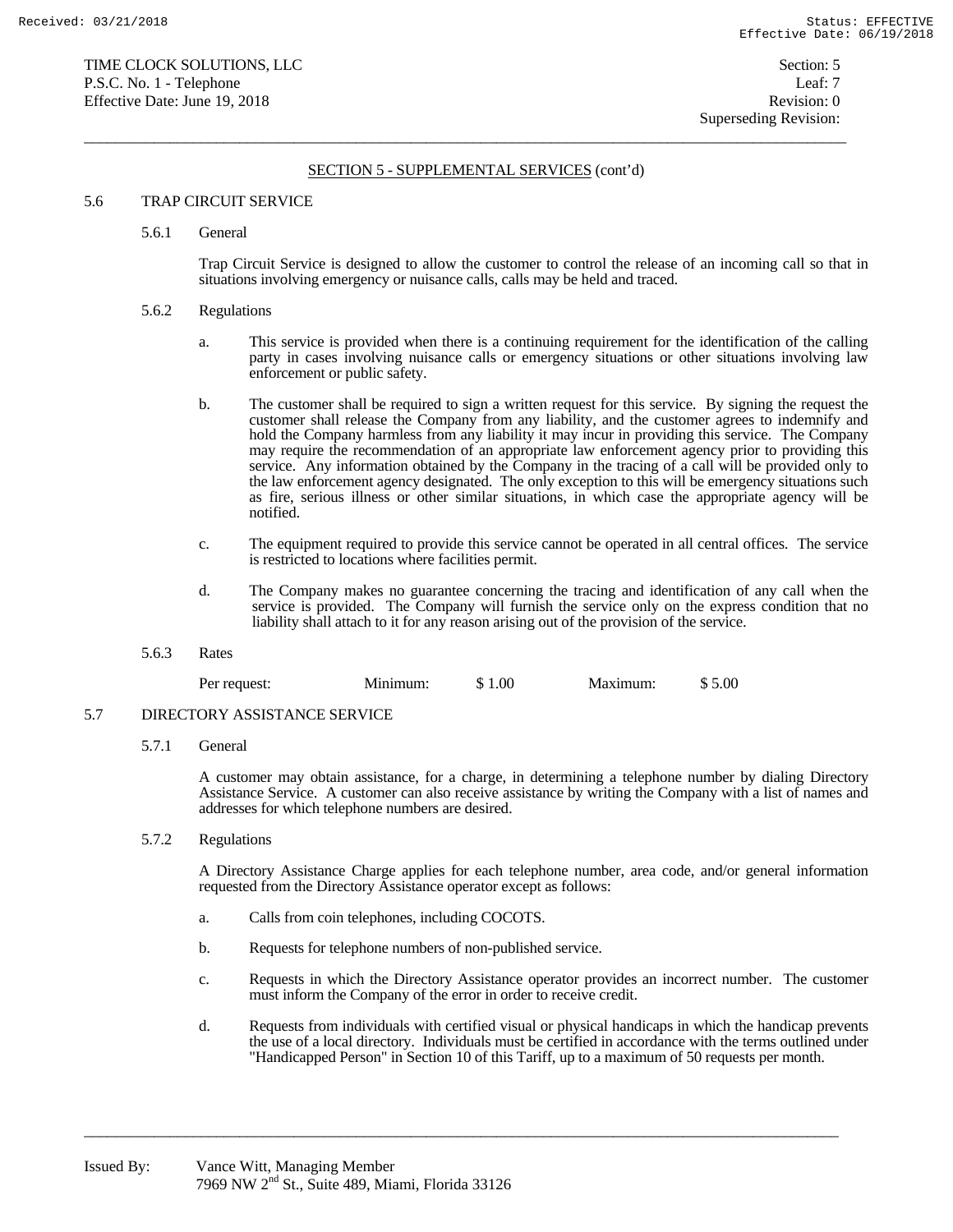$\overline{a}$  , and the state of the state of the state of the state of the state of the state of the state of the state of the state of the state of the state of the state of the state of the state of the state of the state o

## 5.7 DIRECTORY ASSISTANCE SERVICE (cont'd)

5.7.3 Rates

 Unless one of the exceptions listed above applies, the charges as shown below apply for each request made to the Directory Assistance operator:

| Minimum: | \$0.00 |
|----------|--------|
| Maximum: | \$1.00 |

## 5.8 LOCAL OPERATOR SERVICE

 Local calls may be completed or billed with the live or mechanical assistance by the Company's operator center. Calls may be billed collect to the called party, to an authorized 3rd party number, to the originating line, or to a valid authorized calling card. Local calls may be placed on a station-to-station basis or to a specified party (see Person to Person), or designated alternate. Usage charges for local operator assisted calls are those usage charges that would normally apply to the calling party's service. Where no local charge applies (flat rate service), the usage charge is \$0.00. In addition to usage charges, an operator assistance charge applies to each call:

|                                      | Minimum | Maximum |
|--------------------------------------|---------|---------|
| Local Operator Assistance, per call: | \$0.00  | \$1.00  |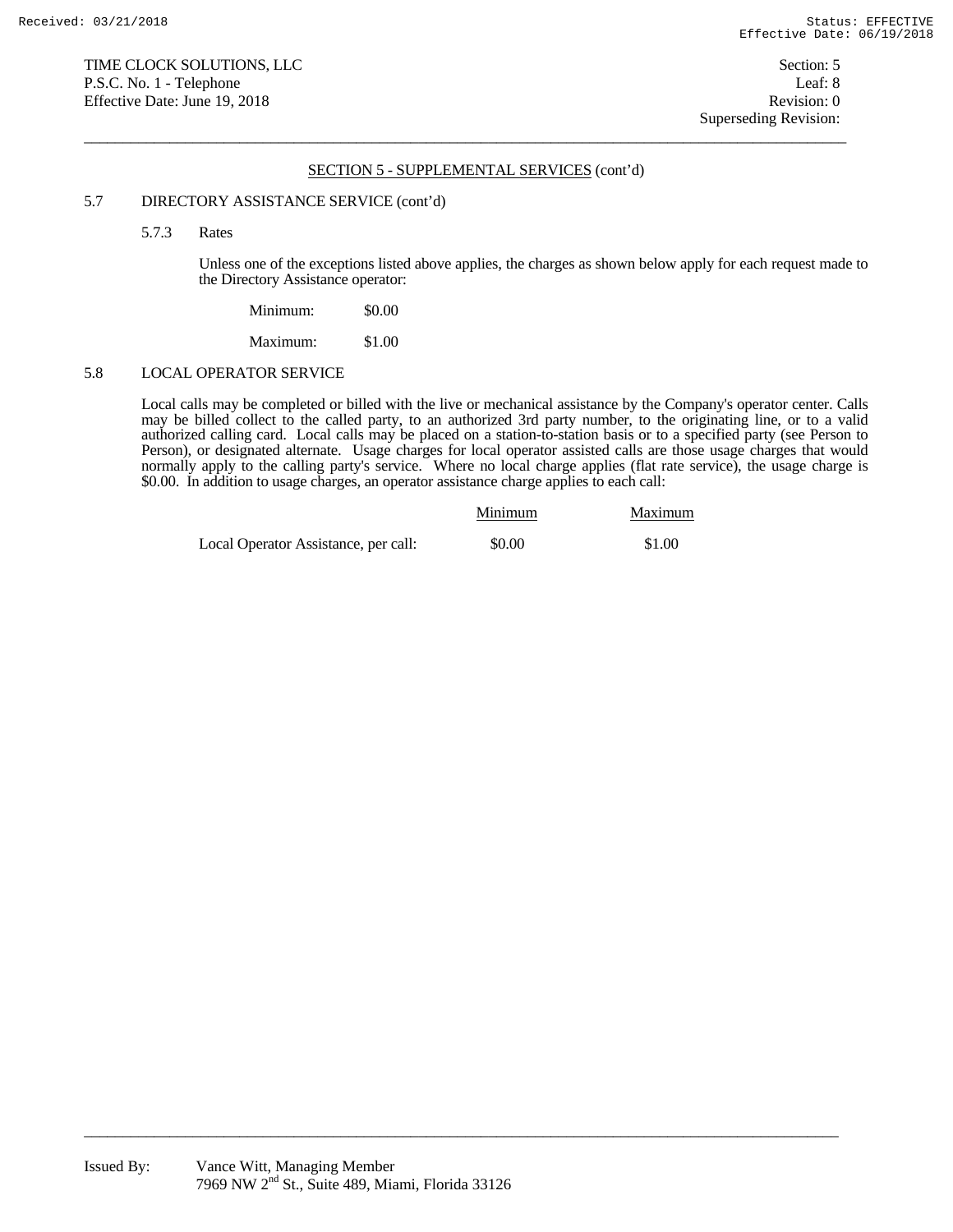(C) (C)

Superseding Revision: 1

# SECTION 5 - SUPPLEMENTAL SERVICES (cont'd)

 $\overline{a}$  , and the state of the state of the state of the state of the state of the state of the state of the state of the state of the state of the state of the state of the state of the state of the state of the state o

## 5.9 BLOCKING SERVICE

# 5.9.1 General

 Blocking service is a feature that permits customers to restrict access from their telephone line to various discretionary services. The following blocking options are available to residential and business customers:

- a. 900, 700 Blocking allows the subscriber to block all calls beginning with the 900 and 700 prefixes (i.e. 900-XXX-XXXX) from being placed.
- b. 976 Central Office Code Blocking allows the subscriber to block placement of all calls to numbers with a 976 central office code (i.e. XXX-976-XXXX).
- c. Third Number Billed and Collect Call Restriction provides the subscriber with a method of denying all third number billed and collect calls to a specific telephone number provided the transmitting operator checks their validation data base.
- d. Toll Restriction (1+ and 0+ Blocking) provides the subscriber with local dialing capabilities but blocks any customer-dialed call that has a long distance charge associated with it. Toll Restriction will not block the following types of calls: 911 (Emergency), 1 + 800 (Toll Free), and operator assisted toll calls.
- e. Toll Restriction Plus provides subscribers with Toll Restriction, as described in 1.d. of this Section, and blocking of 411 calls.
- f. Direct Inward Dialing Blocking (Third Party and Collect Call) provides business customers who subscribe to DID service to have Third Party and Collect Call Blocking on the number ranges provided by the Company.

## 5.9.2 Regulations

- a. The Company will not be liable for any charge incurred when any long distance carrier or alternative operator service provider accepts third number billed or collect calls.
- b. Blocking Service is available where equipment and facilities permit.

# 5.9.3 Rates and Charges

a. Recurring and Nonrecurring Charges

 The following rates and charges are in addition to all other applicable rates and charges for the facilities furnished.

|                                  | Nonrecurring Charge |         |     |
|----------------------------------|---------------------|---------|-----|
| 900 and 700 Blocking             | Minimum             | Maximum |     |
| - Residential                    | \$0.00              | \$0.00  |     |
| - Business (up to 200 lines)     | \$0.00              | \$10.00 |     |
| 976 Central Office Code Blocking |                     |         | (C) |
| - Residential                    | \$0.00              | \$0.00  |     |
| - Business (up to 200 lines)     | \$0.00              | \$10.00 |     |

 The nonrecurring charge for initial request of one and two-line business customers is waived for 90 days from the customer's service establishment date.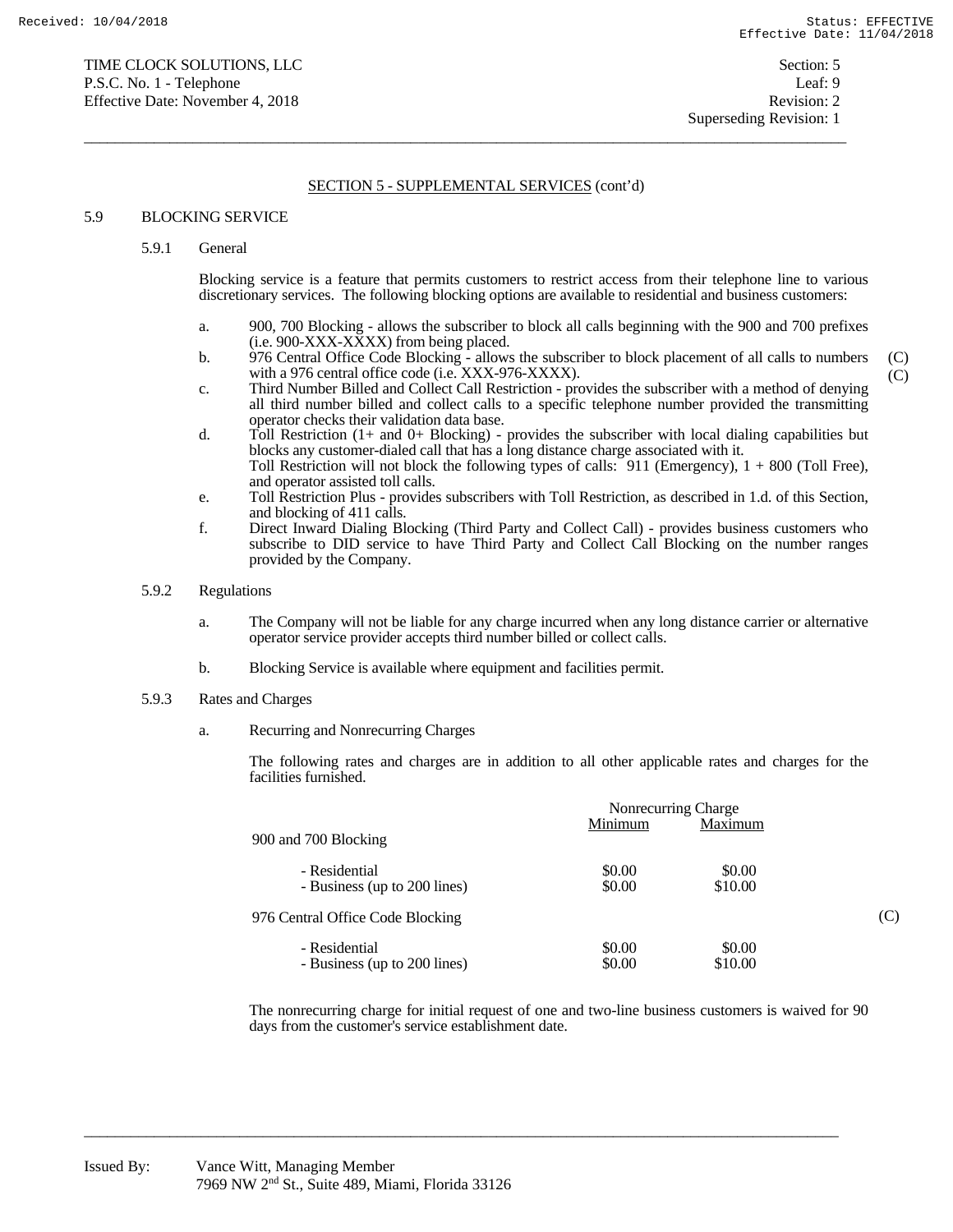## 5.9 BLOCKING SERVICE, (cont'd)

## 5.9.3 Rates and Charges (cont'd)

# a. Recurring and Nonrecurring Charges (cont'd)

|                                                                  |                  | <b>Monthly Charges</b> |  |
|------------------------------------------------------------------|------------------|------------------------|--|
| Third Number Billed and<br><b>Collect Call Restriction</b>       | Minimum          | Maximum                |  |
| - Residential<br>- Business (up to 200 lines)                    | \$0.00<br>\$0.00 | \$5.00<br>\$5.00       |  |
| <b>Toll Restriction</b>                                          |                  |                        |  |
| - Residential<br>- Business (up to 200 lines)                    | \$0.00<br>\$0.00 | \$5.00<br>\$5.00       |  |
| <b>Toll Restriction Plus</b>                                     |                  |                        |  |
| - Residential<br>- Business (up to 200 lines)                    | \$0.00<br>\$0.00 | \$5.00<br>\$10.00      |  |
| Direct Inward Dialing Blocking<br>(Third Party and Collect Call) |                  |                        |  |
| - Initial Activation<br>- Subsequent Activation (per line)       | \$0.00<br>\$0.00 | \$50.00<br>\$10.00     |  |

- b. Pricing for Blocking Service for a business customer with more than 200 lines will be based on the costs incurred by Company to provide the service.
- c. Connection charges apply as specified in Section 3 of this tariff.

# 5.10 CUSTOMIZED NUMBER SERVICE

# 5.10.1 General

- a. Customized Number Service allows a customer to order a specified telephone number rather than the next available number.
- b. Customized Number Service is furnished subject to the availability of facilities and requested telephone numbers.
- c. The Company will not be responsible for the manner in which Customized Numbers are used for marketing purposes by the customer.
- d. When a new customer assumes an existing service which includes Customized Number Service, the new customer may keep the Customized Number, at the tariffed rate, with the written consent of the Company and the former customer.